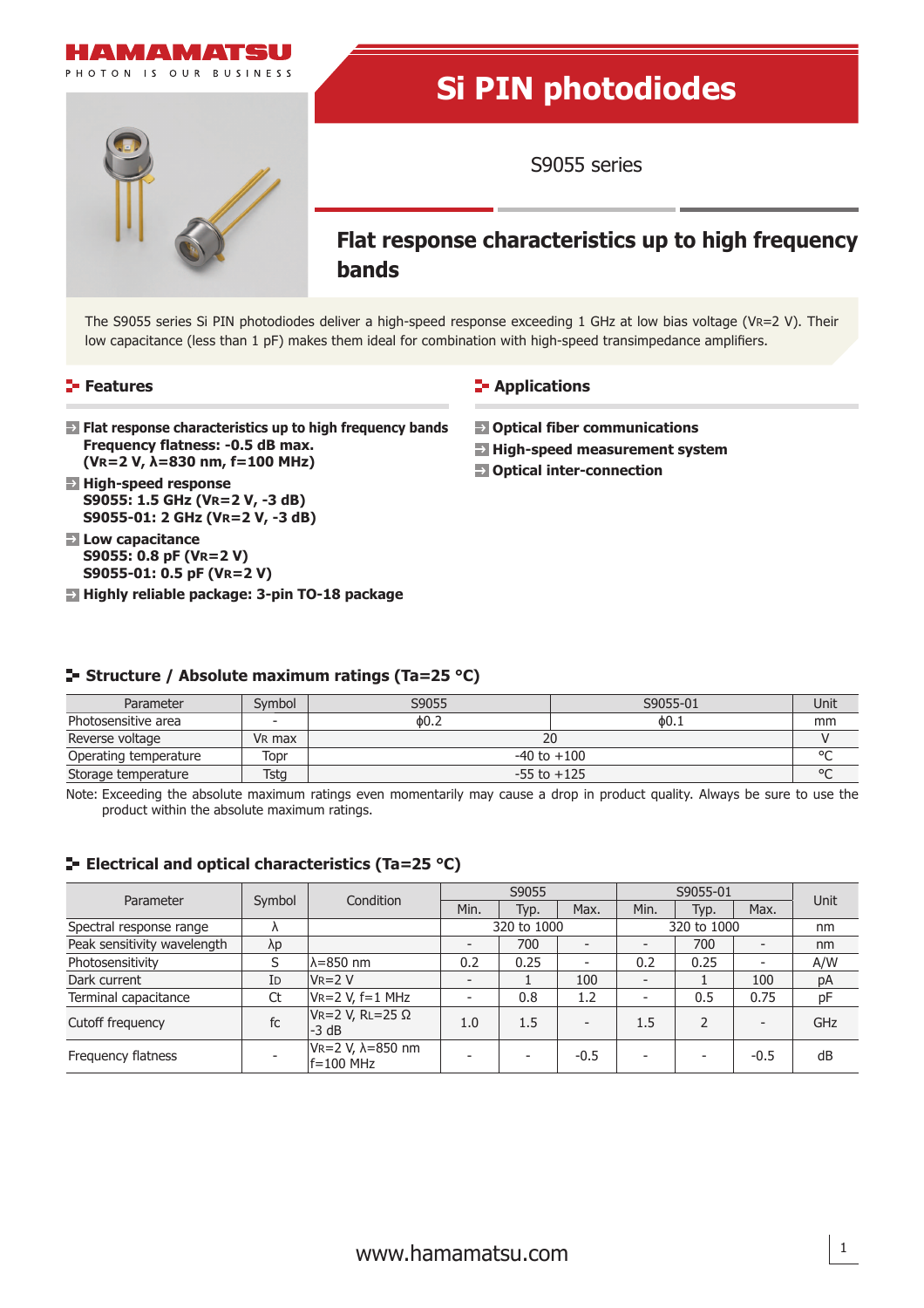

**Spectral response Dark current vs. reverse voltage** 



## **Terminal capacitance vs. reverse voltage**



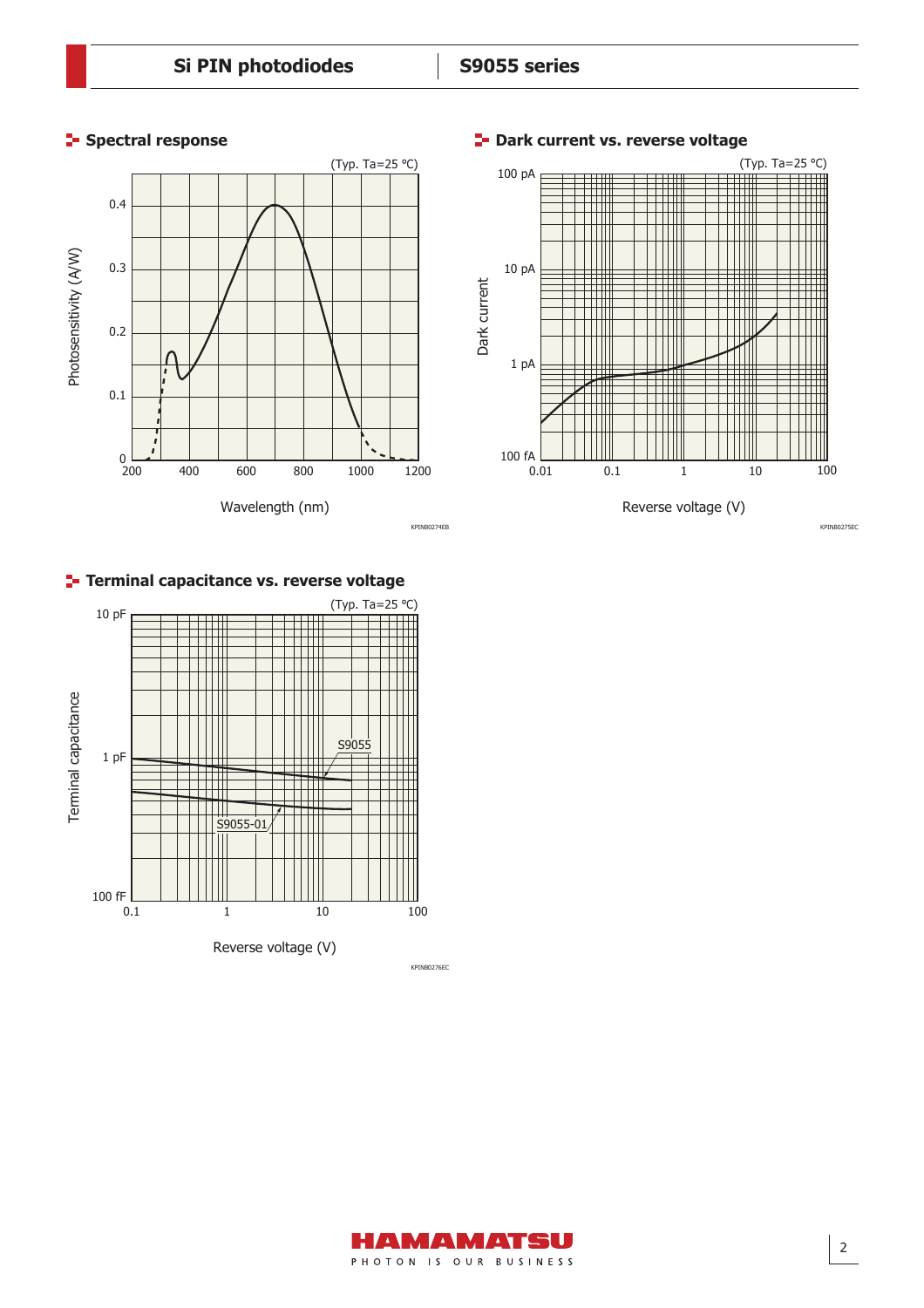# **Si PIN photodiodes S9055 series**

## **Frequency characteristics**





## **<sup>1</sup>** Dimensional outline (unit: mm)



Case

 $\mathbb{Q}$ 



 $\circ$  (f)

The glass window does not extend beyond the upper edge of cap but may be recessed a maximum of 0.1 mm from the cap edge.

KPINA0071EB